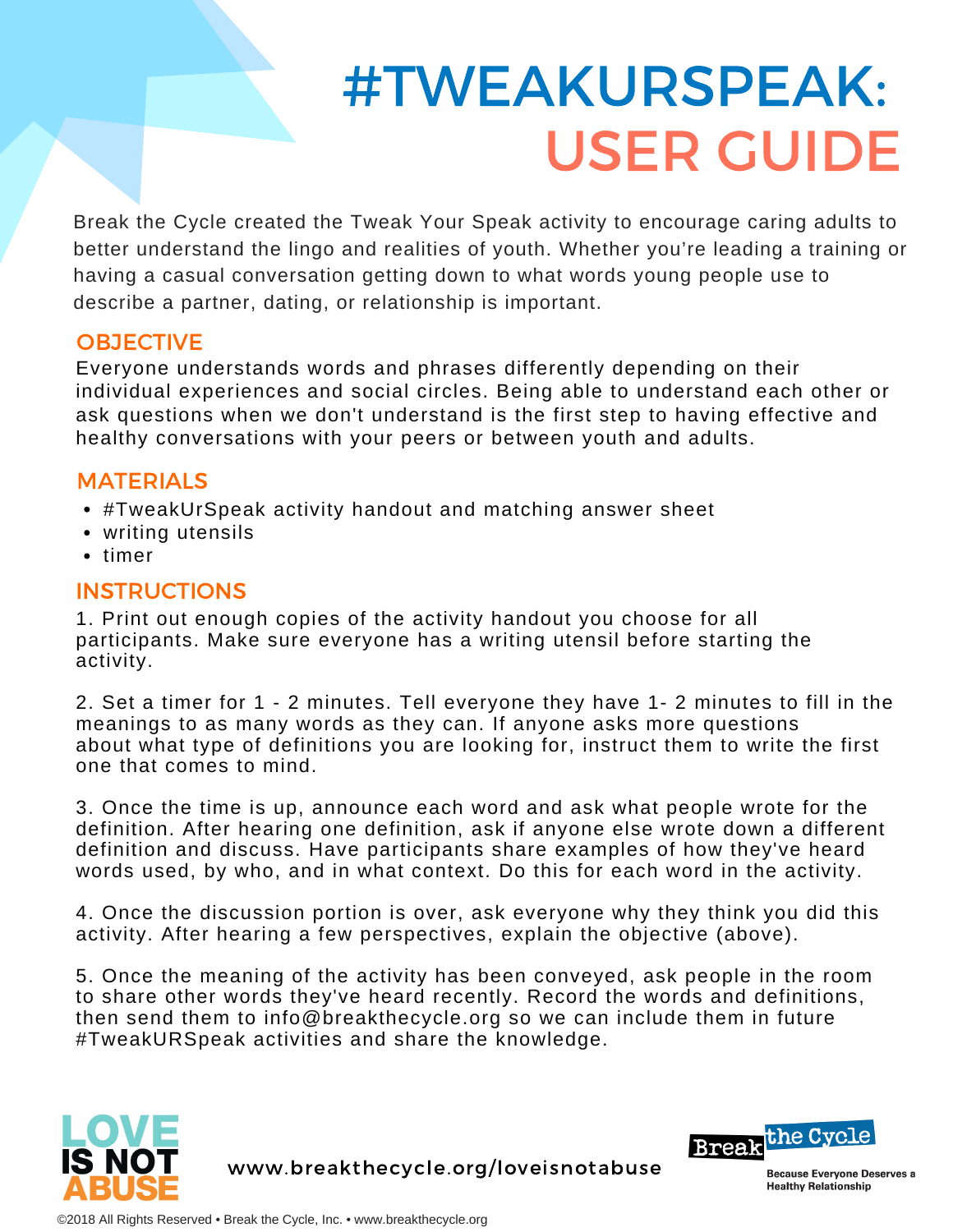

### #TWEAKURSPEAK: ACTIVITY 1 (LINGO)

**Break**the Cycle

**Because Everyone Deserves a Healthy Relationship** 

Write down as many definitions for the words as you can before the timer goes off. Then, compare answers with other participants.

| bae    | lit      | savage |
|--------|----------|--------|
| lowkey | thot     | dead   |
| stan   | I'm weak | shook  |
|        |          |        |



www.breakthecycle.org/loveisnotabuse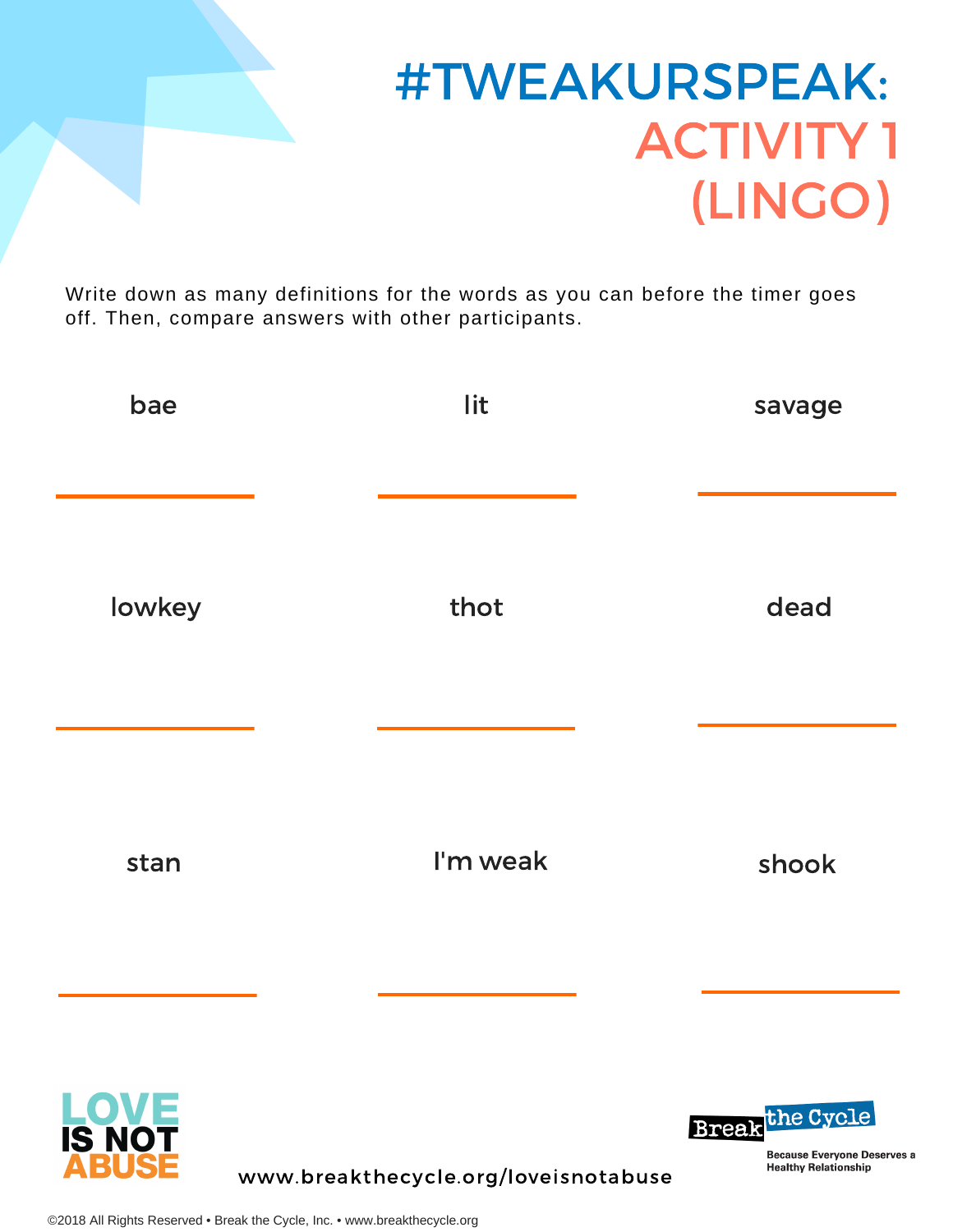### #TWEAKURSPEAK: ACTIVITY 1 ANSWERS

Facilitator copy. These are common answers for the words present, but they are not the ONLY answers. Language is flexible and meanings change every day.

| bae                                                   | lit                                              | savage                                                        |
|-------------------------------------------------------|--------------------------------------------------|---------------------------------------------------------------|
| like "babe"; means<br>before anyone/<br>anything else | describes something<br>really cool, like a party | badass or cutthroat,<br>can be admiring or<br>insult          |
| lowkey                                                | thot                                             | dead                                                          |
| kind of, like I kind of<br>want to go to the party    | stands for that ho over<br>there, insult.        | how you feel when<br>something is really<br>funny or shocking |
| stan                                                  | I'm weak                                         | shook                                                         |
| a major fan, came from<br>the eminem song<br>"Stan"   | laughing really hard at<br>something             | shocked, surprised, or<br>scared                              |
|                                                       |                                                  |                                                               |



**Break** the Cycle

**Because Everyone Deserves a Healthy Relationship** 

www.breakthecycle.org/loveisnotabuse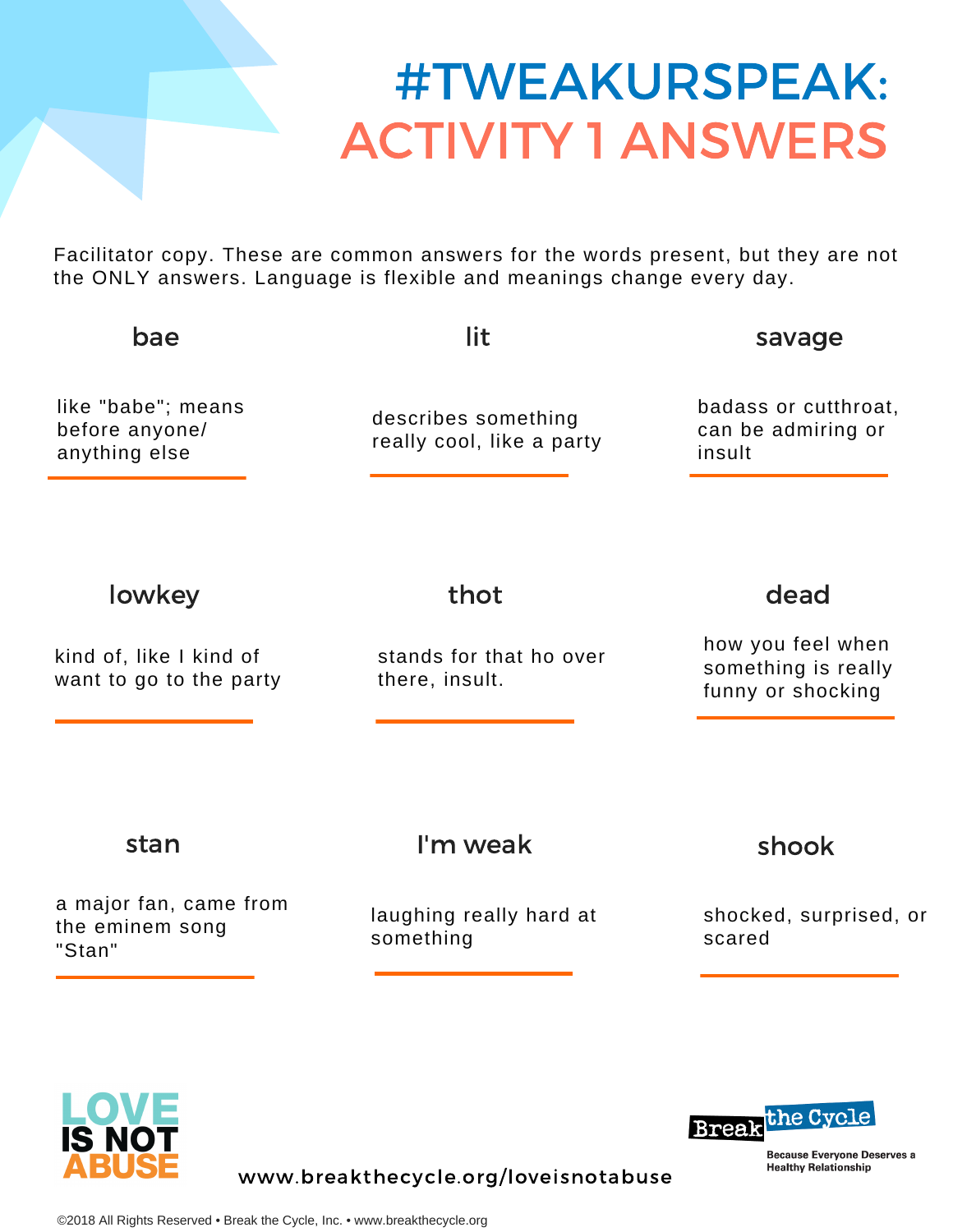

## #TWEAKURSPEAK: ACTIVITY 2 (TEXT SLANG)

Write down as many definitions for the words as you can before the timer goes off. Then, compare answers with other participants.

| <b>LOL</b>     | <b>IRL</b> | <b>BRB</b>             |
|----------------|------------|------------------------|
| AF             | <b>LLS</b> | <b>FFS</b>             |
| <b>IMHO</b>    | <b>SMH</b> | <b>OOTD</b>            |
| LOVE<br>IS NOT |            | <b>Break</b> the Cycle |



www.breakthecycle.org/loveisnotabuse

**Because Everyone Deserves a Healthy Relationship**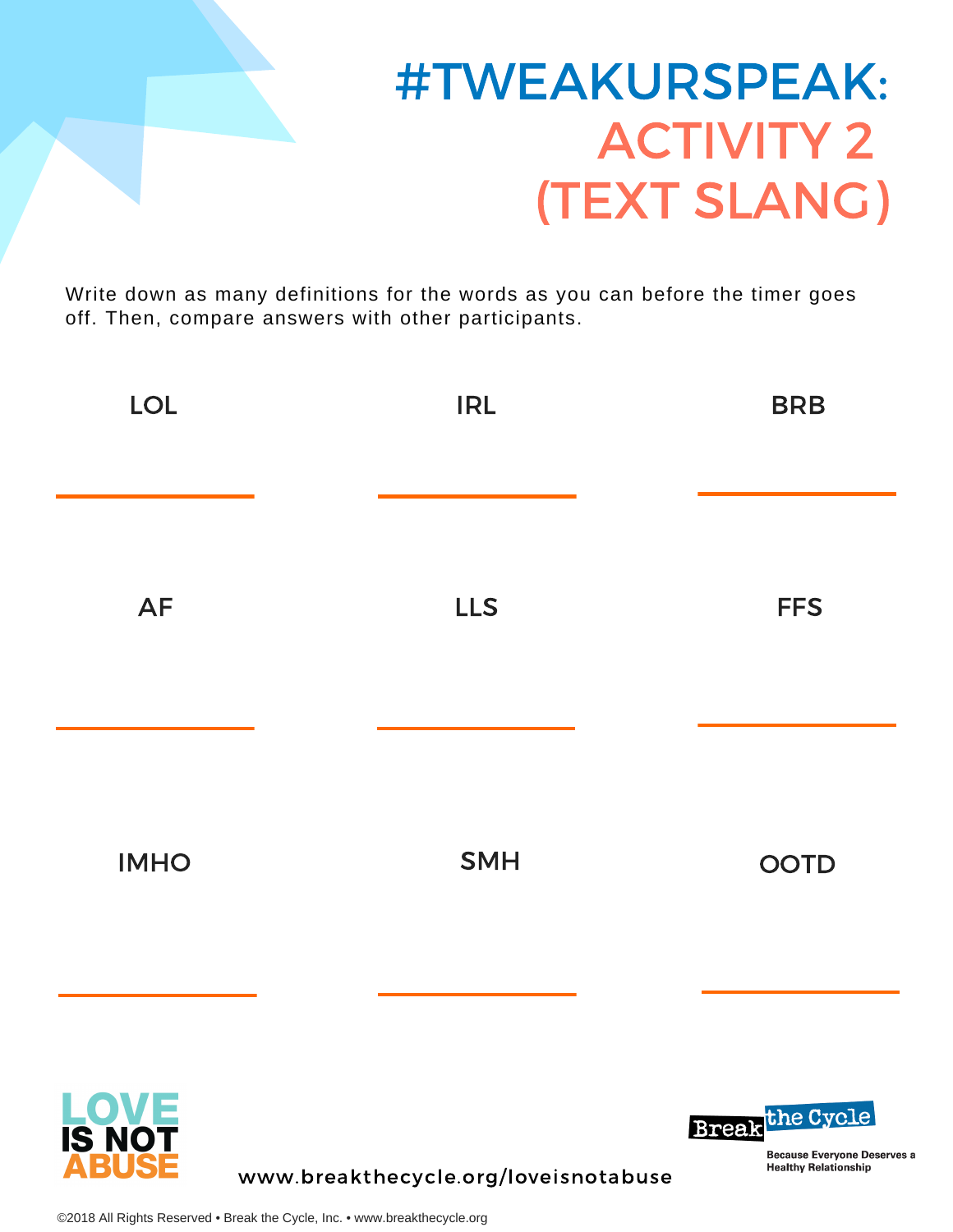# #TWEAKURSPEAK: ACTIVITY 2 ANSWERS (TEXT SLANG)

Facilitator copy. These are common answers for the words present, but they are not the ONLY answers. Language is flexible and meanings change every day.

| <b>LOL</b>                           | <b>IRL</b>                           | <b>BRB</b>                                                                                |
|--------------------------------------|--------------------------------------|-------------------------------------------------------------------------------------------|
| Laugh out loud                       | In real life                         | Be right back                                                                             |
| <b>AF</b>                            | <b>LLS</b>                           | <b>FFS</b>                                                                                |
| As f**ck                             | Laughing like Sh*t                   | For f**ks sake                                                                            |
| <b>IMHO</b>                          | <b>SMH</b>                           | <b>OOTD</b>                                                                               |
| In my honest opinion                 | Shaking my head                      | Outfit of the day                                                                         |
| <b>LOVE</b><br>IS NOT<br><b>BUSE</b> | www.breakthecycle.org/loveisnotabuse | <b>Break</b> the Cycle<br><b>Because Everyone Deserves</b><br><b>Healthy Relationship</b> |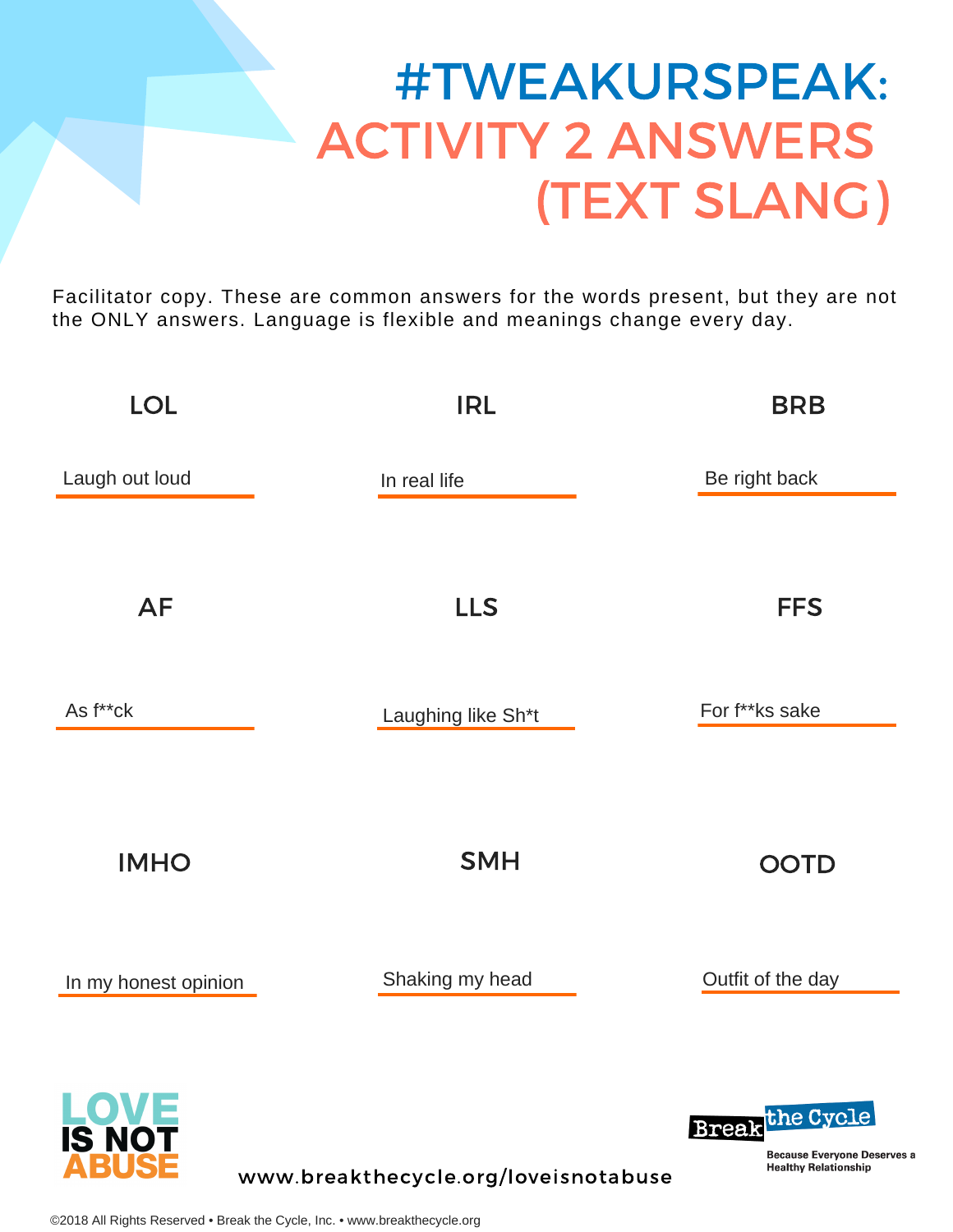

# #TWEAKURSPEAK: ACTIVITY 2 (TEXT SLANG)

Write down as many definitions for the words as you can before the timer goes off. Then, compare answers with other participants.

| <b>GTFO</b> | <b>BM</b>  | <b>STFU</b> |
|-------------|------------|-------------|
| <b>IDC</b>  | <b>JK</b>  | <b>NSFW</b> |
| <b>IDK</b>  | <b>BTW</b> | LMK         |
|             |            |             |



www.breakthecycle.org/loveisnotabuse

**Break**the Cycle

**Because Everyone Deserves a Healthy Relationship**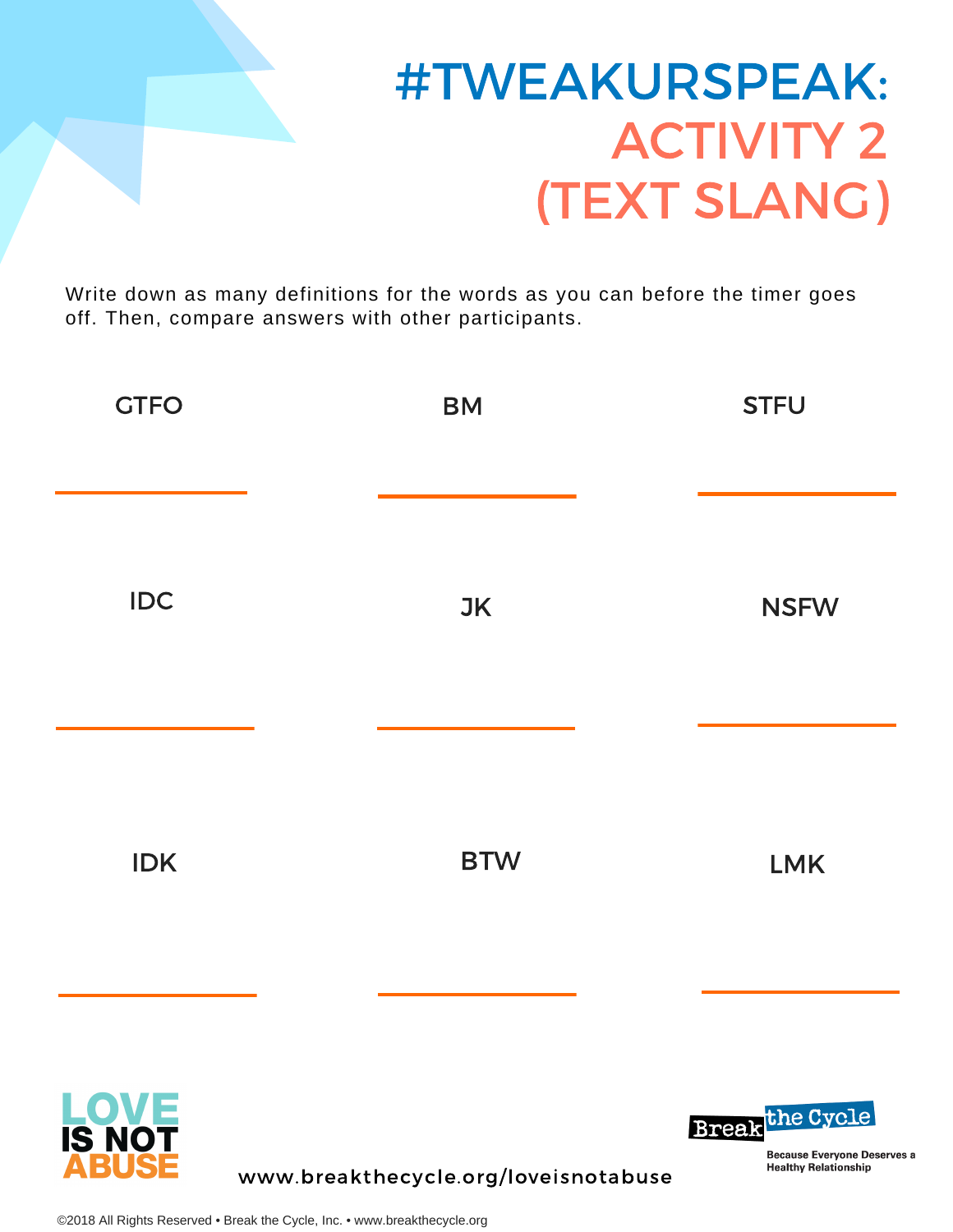# #TWEAKURSPEAK: ACTIVITY 2 ANSWERS (TEXT SLANG)

Facilitator copy. These are common answers for the words present, but they are not the ONLY answers. Language is flexible and meanings change every day.

| <b>GTFO</b>                    | <b>BM</b>                            | <b>STFU</b>                                                                                 |
|--------------------------------|--------------------------------------|---------------------------------------------------------------------------------------------|
| Get the f**k out               | Baby momma                           | Shut the f**k up                                                                            |
| <b>IDC</b>                     | <b>JK</b>                            | <b>NSFW</b>                                                                                 |
| I don't care                   | Just kidding                         | Not safe for work                                                                           |
| <b>IDK</b>                     | <b>BTW</b>                           | <b>LMK</b>                                                                                  |
| I don't know                   | By the way                           | Let me know                                                                                 |
| <b>LOVE</b><br>IS NOT<br>ABUSE | www.breakthecycle.org/loveisnotabuse | <b>Break</b> the Cycle<br><b>Because Everyone Deserves a</b><br><b>Healthy Relationship</b> |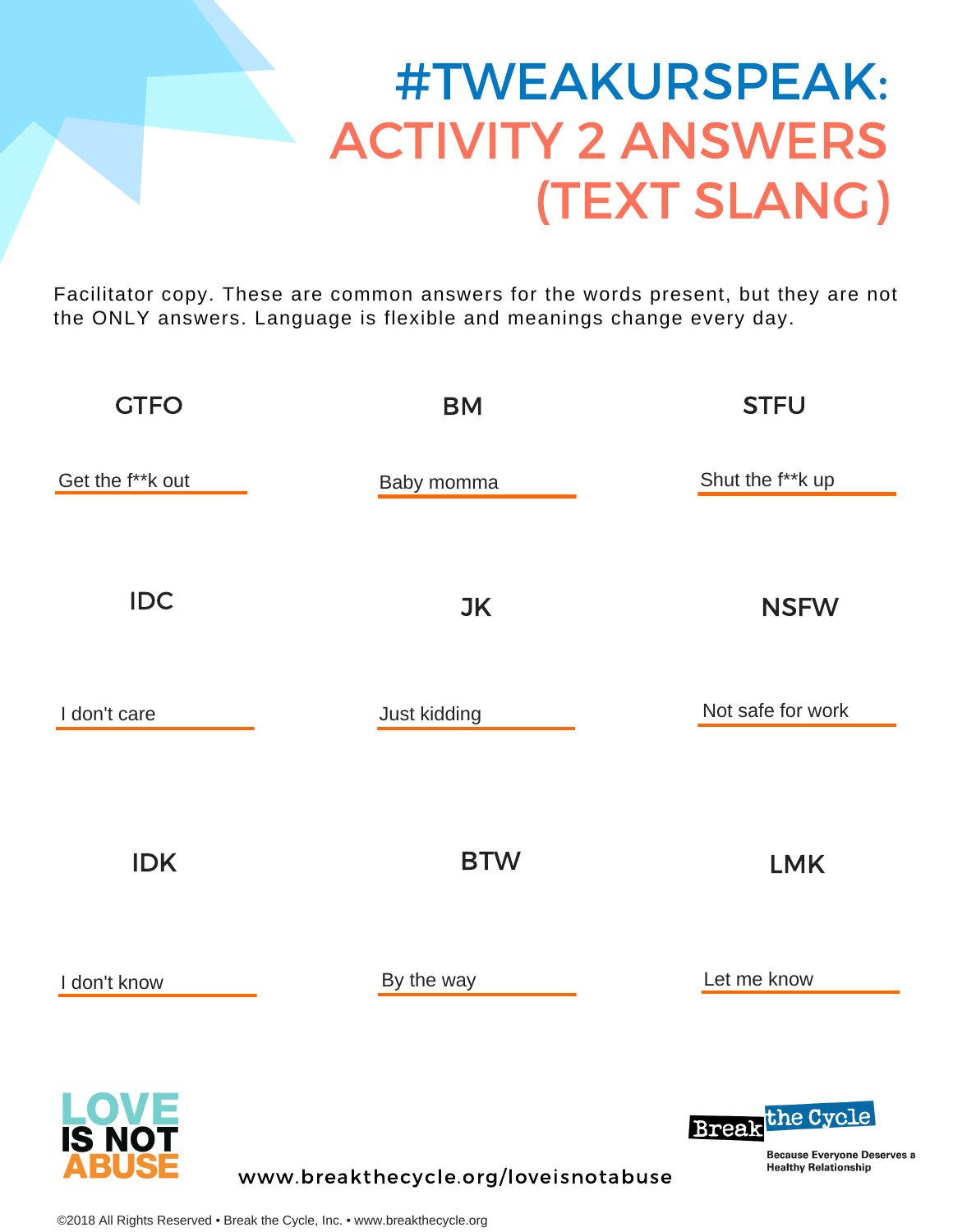

### #TWEAKURSPEAK: ACTIVITY 2 (TEXT SLANG)

Write down as many definitions for the words as you can before the timer goes off. Then, compare answers with other participants.

| <b>TBT</b>  | <b>IKR</b> | <b>FWB</b>             |
|-------------|------------|------------------------|
| <b>NVM</b>  | <b>DM</b>  | <b>LMAO</b>            |
| 420         | <b>OFC</b> | <b>TBH</b>             |
| <b>LOVE</b> |            | <b>Break</b> the Cycle |



www.breakthecycle.org/loveisnotabuse

**Because Everyone Deserves a Healthy Relationship**